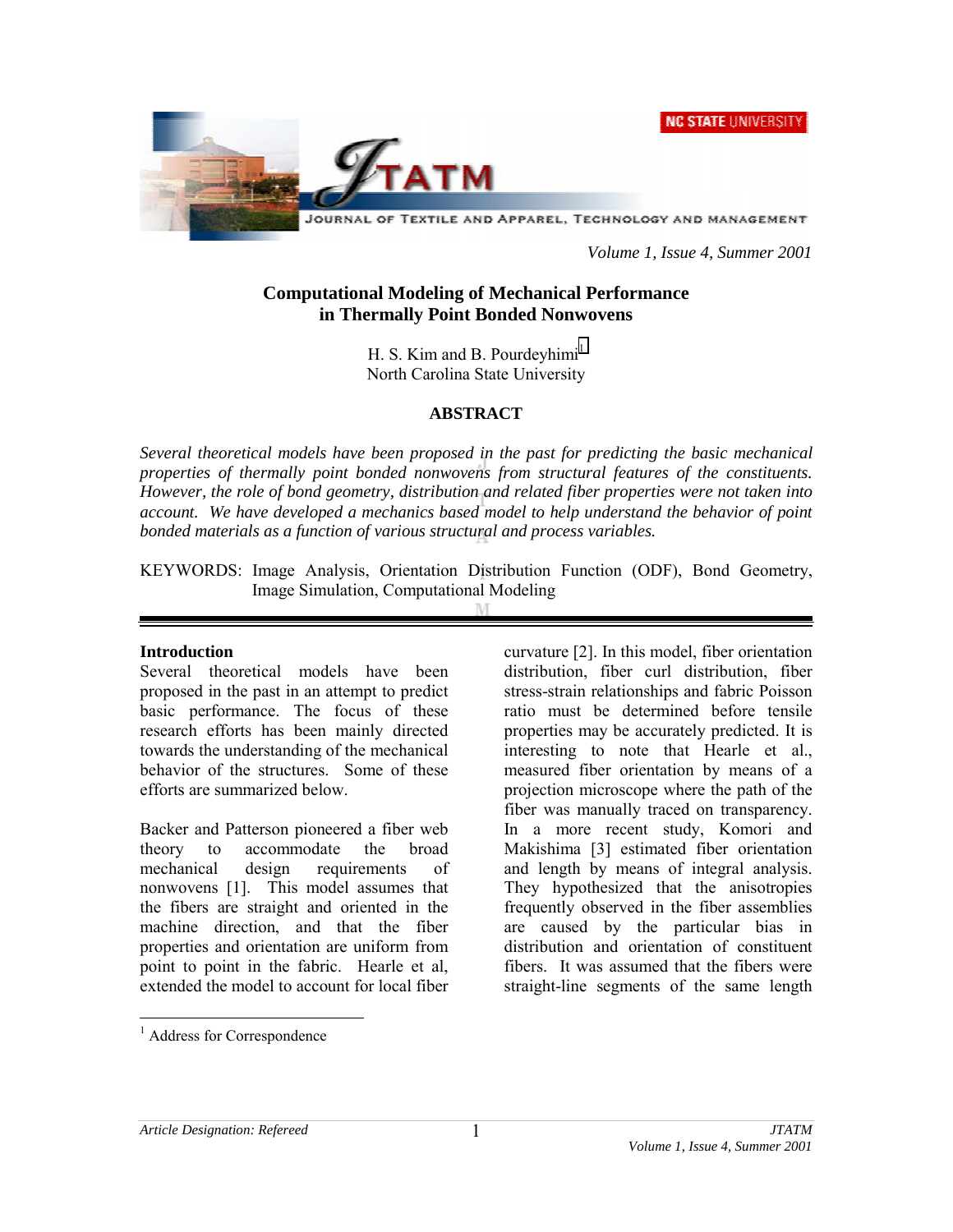and were uniformly suspended in a unit volume of an assembly. It was found that the density function of orientation could be estimated by solving an integral that relates it to the average numbers of fiber crossovers formed on the unit areas of randomly positioned and variously oriented secant planes. No experimental work was carried out to verify this model. In the early of 1980's, Britton et al. [4-6] demonstrated the feasibility of computer simulation of the behavior of a network generated mathematically. The model is not based on any real fabric; rather it is designed for mathematical convenience in setting up the input data. Grindstaff and Hansen [7] on the other hand developed a computer simulation for stress-strain curve of point-bonded fabrics, but fabric strength mechanism and even fiber orientation distribution (ODF) were not included.

Mi and Batra [8] recently proposed a model to predict the stress-strain behavior for certain point-bonded geometries by incorporating fiber stress-strain properties and the bond geometry into the model. This model however, needs to be refined in terms of its underlying assumptions and developed further to make it applicable to various bond geometries. Our paper discusses the extension of the Mi-Batra model to help understand the behavior of point bonded nonwovens as a function of various structural variables.

The input parameters required for our model are: 1) fiber stress-strain property, 2) network orientation distribution function (ODF) and 3) the details of the bond geometry including bond shape, spacing and frequency. The ODF may be obtained from a real fabric through image analysis techniques previously discussed. We typically use a two-dimensional fast Fourier transform (FFT) method to obtain the ODF from an image. An image of a nonwoven structure is composed of spatial details in the form of brightness transitions cycling from light to dark and from dark to light. Spatial frequencies in a nonwoven image are

related to the orientation of the fibers. A full description of the Fourier transform of a continuous function was given previously [9]. Similarly, the details of the bond geometry can be obtained by image analysis methods. However, if these details are not available, we employ a simulation method to specify the structural details.

### **Image Simulation**

 $\mathbb{I}$ 

Ŧ

Our simulation scheme is based on similar methods previously described. The new simulation scheme takes into account the bond details as well. A simulated image can be designed with the following variables: web density; fiber properties (fiber denier, crimp and thickness with allowed distribution); unit cell size; as well as various bond properties (bond size, shape and pattern).

Figure 1 shows the user interface for the A. image simulation for preparing the input T parameters. The image simulation algorithm and user interface has been programmed in M C++. The most import component of the simulation is the way in which lines or

| <b>Electric</b>                                                                      |                                                                                                                                       | o                                                                                                     |
|--------------------------------------------------------------------------------------|---------------------------------------------------------------------------------------------------------------------------------------|-------------------------------------------------------------------------------------------------------|
| Cattage<br><b>Tires of Boat Europea</b><br>Them a Child                              | <b><i><u>EMITYME</u></i></b>                                                                                                          | <b>Show live First</b><br><b>Ratchward</b><br>Fr. Inc. Rudolf<br><b>CIO el Male</b><br>C. S. Sadare   |
| <b>Web Denete</b><br>Write: Elements Amazine: 23   1.4<br><b>Fice Execut</b><br>B.E. | <b>Bianch wind Love Cadill'healt</b><br><b>Bond Sheen</b><br><b>CAR IN STREET</b><br><b>C.TUYPOT</b><br><b>CITY</b><br><b>COMMAND</b> | <b>Contract Editorial</b><br><b>C.E. MAINE</b><br><b>Wande Distribution</b><br>C. Linkson, C. 49 Moon |
| Film Characterms (Post)<br>Floor Tube<br>P. Cashuard 17, Dayle                       | <b>Bond from</b><br><b>TO - Sept. TO - Sept.</b>                                                                                      | C. Horsell (1) and link lines<br><b>Save Claimenter Data</b><br>Sele 12 core 52 Elevent               |
| <b>Timiawan</b><br>110 40 Main 1 44 Mil                                              | <b>Joan East</b><br><b>CONTRACTOR</b> PROPE                                                                                           | <b>三田 三田 山田 三田</b>                                                                                    |
| <b>Cong St</b><br><b>C Hilling C HILL</b>                                            | <b>Bond kis mather</b><br>Thomas Portugal                                                                                             | No. of Simulations 1127<br><b>Hellow   Time</b>                                                       |
| <b>Fisi Tanaer</b><br>2 dimension of \$8.                                            | <b>Terriffront Pro</b><br>$E^* \rightarrow M$<br>$P = -1$                                                                             | <b>Ficateless</b><br>$-544$                                                                           |
|                                                                                      | <b>DIT</b><br>121,898                                                                                                                 | Lust                                                                                                  |

Figure 1. Input parameters for image simulation

curves are generated. For continuous fiber simulations, we use the procedure known as µ-randomness. µ-randomness is defined by the perpendicular distance from a fixed reference point (preferably located in the center of the image) and angular position of the perpendicular. Distance is sampled from random distribution and the slope is sampled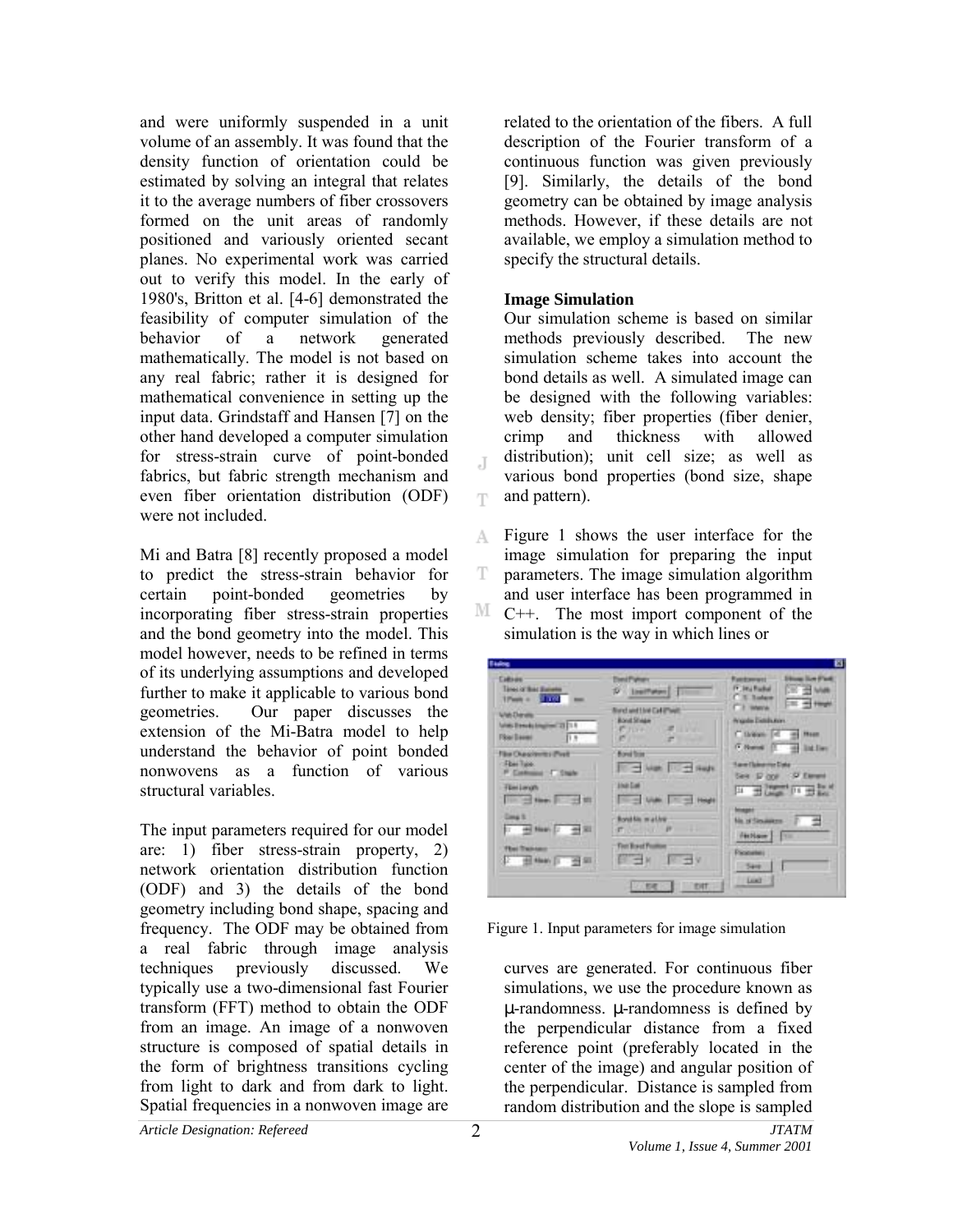from an appropriate distribution. For staple fiber simulations we use a procedure known as I-randomness. Under this procedure a point is chosen at random by its x and y coordinates such that it lies in a plane larger than the image by fiber length. This ensures that the edges of the image plane are intersected by appropriate fibers of a length having their center of mass outside the image plan. A slope is selected from an

appropriate distribution. A full description of methods for generating a network of lines was given previously [10].

Figure 2 shows one example of the input model. The images were generated with different number of lines, but basically following the same randomness with a specific bond pattern.



Figure 2. Image simulation and data acquisition; total number of simulated lines (left) 50 lines, (middle) 150 lines and (right) 350 lines М

### **Theoretical Background**

The model is based on the incremental deformation principle. Consider a fiber segment of original length,  $l_0$ , oriented at an angle  $\theta$  relative to the machine direction (MD), see Figure 3.



Figure 3. Incremental deformation of web

Both ends of this fiber segment are anchored at two different bond sites. As the web is deformed, the fiber segment is extended to a length  $(l_0+\delta l)$  such that:

$$
(l_0 + \Delta l)^2 = (y_0 + \Delta y)^2 + (x_0 + \Delta x + \tan \delta y \cdot ((y_0 + \Delta y)))^2
$$

where,  $\Delta l$  is the elongation of the fiber,  $\Delta x$ and ∆y are the elongation components in machine direction (MD) and cross direction (CD), respectively, and  $\delta y$  is the shear strain of the web.

In the case of very small increments of strain at each deformation step, the incremental strain,  $\delta \varepsilon_{\theta}$ , and the incremental specific stress,  $\Delta f_{\theta}$ , in the bridging fiber are respectively,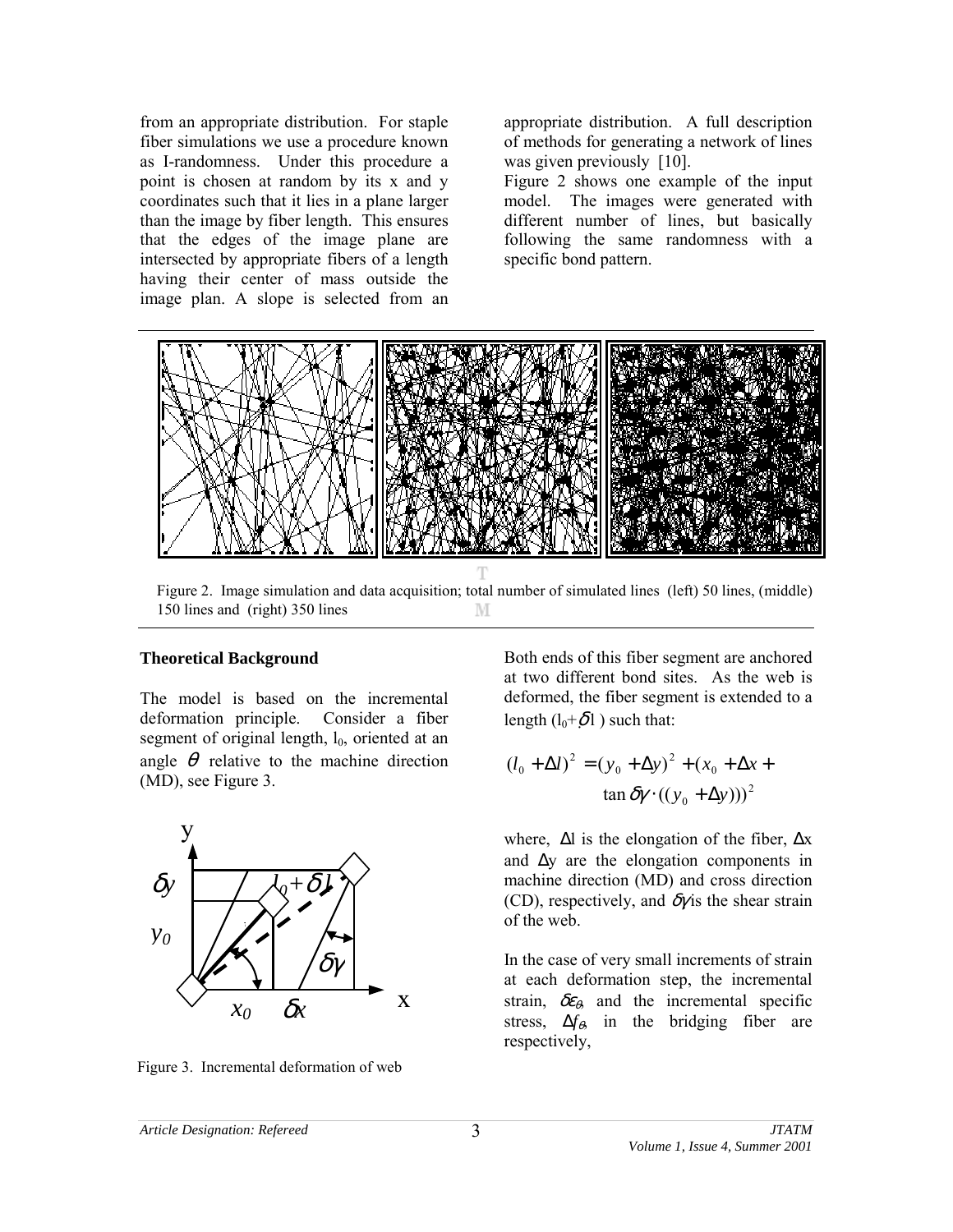$$
\delta \varepsilon_{\theta} = \frac{l_{x}}{l_{0}} \delta \varepsilon_{x} \cos \theta + \frac{l_{y}}{l_{0}} \delta \varepsilon_{y} \sin \theta + \delta \gamma \sin \theta \cos \theta
$$

and

$$
\Delta f_{\theta} = E(\varepsilon) \left( \frac{l_x}{l_0} \delta \varepsilon_x \cos \theta + \frac{l_y}{l_0} \delta \varepsilon_y \sin \theta + \right) \n\delta \gamma \sin \theta \cos \theta
$$

The global coordinates sytem (MD and CD direction) are obtained from the local coordinate system (fiber direction) by a rotation angle of  $\theta$  at which the fiber is oriented. As the model employs the input generated from the image simulation, the contribution of all fibers to the global coordinates can be obtained by simply summing the contributions of each fiber without the need for considering specific structural parameters of the web such as the web areal density and fiber linear density.

The incremental forces  $\Delta F_x$  and  $\Delta F_x$ , in MD and CD, respectively, and the incremental shear force  $\Delta F_{xy}$  acting on the circumscribed rectangle are given by in the matrix form as

$$
\begin{Bmatrix}\n\Delta F_x \\
\Delta F_y \\
\Delta F_{xy}\n\end{Bmatrix} =\n\begin{bmatrix}\nQ_{11} & Q_{12} & Q_{13} \\
Q_{21} & Q_{22} & Q_{23} \\
Q_{31} & Q_{32} & Q_{33}\n\end{bmatrix} \cdot \begin{Bmatrix}\n\delta \varepsilon_x \\
\delta \varepsilon_y \\
\delta \varepsilon_{xy}\n\end{Bmatrix}
$$

where

$$
Q_{11} = \sum_{n=1}^{N} E(\varepsilon_n) \cos^3 \theta_n \frac{l_{nx}}{l_{n0}}
$$
  
\n
$$
Q_{12} = \sum_{n=1}^{N} E(\varepsilon_n) \sin \theta_n \cos^2 \theta_n \frac{l_{ny}}{l_{n0}}
$$
  
\n
$$
Q_{13} = \sum_{n=1}^{N} E(\varepsilon_n) \sin \theta_n \cos^3 \theta_n
$$
  
\n
$$
Q_{21} = \sum_{n=1}^{N} E(\varepsilon_n) \sin^2 \theta_n \cos \theta_n \frac{l_{nx}}{l_{n0}}
$$

$$
Q_{22} = \sum_{n=1}^{N} E(\varepsilon_n) \sin^3 \theta_n \frac{l_{ny}}{l_{n0}}
$$
  
\n
$$
Q_{23} = \sum_{n=1}^{N} E(\varepsilon_n) \sin^3 \theta_n \cos \theta_n
$$
  
\n
$$
Q_{31} = \sum_{n=1}^{N} E(\varepsilon_n) \sin \theta_n \cos^2 \theta_n \frac{l_{nx}}{l_{n0}}
$$
  
\n
$$
Q_{32} = \sum_{n=1}^{N} E(\varepsilon_n) \sin^2 \theta_n \cos \theta_n \frac{l_{ny}}{l_{n0}}
$$
  
\n
$$
Q_{33} = \sum_{n=1}^{N} E(\varepsilon_n) \sin^2 \theta_n \cos^2 \theta_n
$$

where,  $l_x$  and  $l_y$ , are the relative distance between these two bond sites in the global MD and CD, respectively;  $E(\mathcal{E}_n)$ , is the local modulus of  $n^{\text{th}}$  fiber, obtained from loadstrain curve of the fiber. In general,  $E(\mathcal{E}_n)$ Ŧ varies with extension if the fiber loadextension behavior is nonlinear;  $\delta \varepsilon$ <sub>x</sub> and  $\delta \varepsilon$ <sub>y</sub>, A. are the incremental tensile strains of web in T MD and CD, respectively, and δγ is the shear strain of the web. M

Assuming a rectangular area circumscribing the bond site, oriented parallel to the MD and CD, the incremental linear tensile foreces and shear forces are defined as the forces acting on the unit width and height of the rectanglular region.

#### **Computational Algorithm**

The main concepts are summarized as follows. The web characteristics and fiber properties form the input to the model. Incremental strain, de-bonding force, computation method and iteration method form the input parameters for computational modeling. The entire program (computational algorithm and user interface) has been programmed in C<sup>++</sup> and operates under Microsoft Windows (Figure 4).

J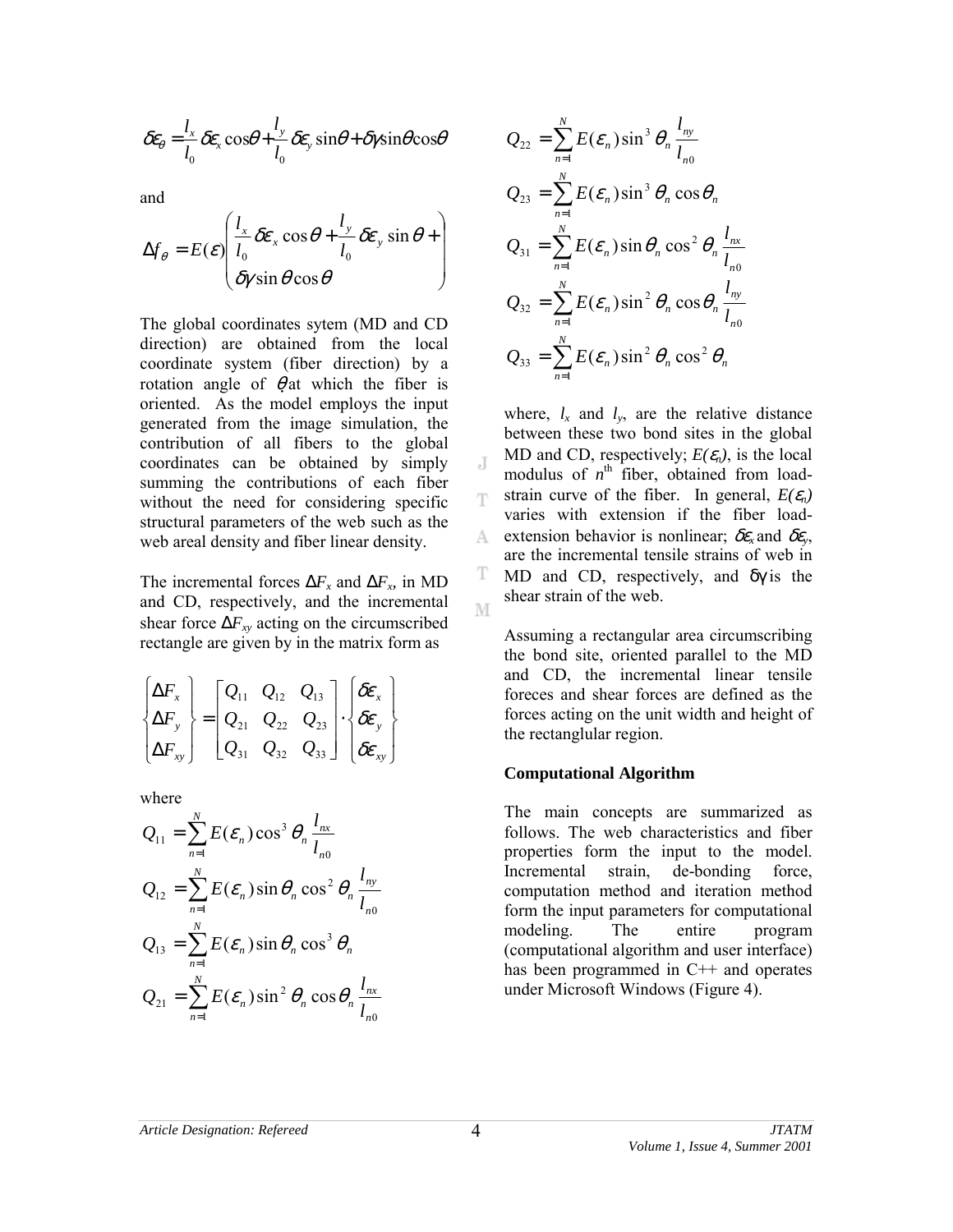| <b>Sunstitut Futures</b>             | <b>SHOW</b>                             |                                             |
|--------------------------------------|-----------------------------------------|---------------------------------------------|
| <b><i><u>Increased State</u></i></b> | 17 Hockshot Bank filmed                 | ٠                                           |
| <b>Enthusing Francists</b>           | <b>TORyk as Tuesday Mode</b>            | 37, 35, 35<br><b>ALLIT</b>                  |
|                                      | <b>TRINGALE FINISH</b>                  | STORY                                       |
| <b>HASPITALISM</b>                   |                                         | 1001<br><b>GEORG</b><br><b>SEW1</b>         |
|                                      | <b>Remained 10</b>                      | 14421<br><b>IRGUIA</b>                      |
| <b>Hair ad Ives</b>                  | <b>The following a limitary of Link</b> | <b>BOOD</b><br>CEGONIA                      |
| <b>José Image</b>                    | Auto Adamsteri unti il fondo            | <b>STYLES</b><br>LEWITH                     |
| avenues,<br>m                        | <b>Theles is need Tree</b>              | 5000<br>$-4.19201$                          |
| <b>DRAUBU</b>                        | <b>COM</b>                              | <b>DEATH</b><br>1405411<br>Street<br>100000 |
| <b>SECTION</b><br>Tark 17            | <b>Falsesta Holtel</b>                  | "Internet<br>CYERE                          |
| <b>Users (Gard)</b>                  | IT Southwest<br><b>Server Room</b>      | <b>SELL</b>                                 |
|                                      | <b>Tommitt Holla Face</b>               | Eminut Jackson                              |
| <b>SIAU/ACEAL</b>                    | <b><i><u>Rolandoni Egali 1</u></i></b>  | <b>Tune Flow for</b><br>m.                  |
| basidian (Francis De                 |                                         | Into Fort Fel<br>$-$                        |
| Internal Direct (11.14)              | <b>NAME OF GROOM</b>                    |                                             |
|                                      | <b><i>STRINGER TIGHT CALLS</i></b>      | <b>Start Monthlin</b><br><b>F15.1</b>       |
| <b><i><u>Instead Sales</u></i></b>   | Additional At 23 am                     |                                             |
| F Science News C. S. Here            | <b>Sautout lide 11</b>                  | <b>Tiles</b>                                |
|                                      |                                         | .                                           |
| <b>LIMTWOODS: SawTweeds</b>          | <b>These Keen Ties</b><br>27 lbs.       |                                             |

Figure 4. Input options for computational modeling

The program models the stress/strain behavior by incrementally straining the fabric and computing the linear stress components at each strain level. The program calculates the fiber strain from the original fiber length and the elongated fiber length. To form the global constitution equation, the fiber strain component is transformed at the global x-y coordinate using the delta  $(x)$ , delta  $(y)$ , shear angle, and their original values. At each incremental strain level, the resulting force components are determined. The model is programmed such to ensure that the force balance is maintained. That is, the summation of all force components must equal zero. If the force balance is not maintained, the force brought about by the changes in strain is re-calculated until convergence is achieved. Once convergence is met, the total force is checked against the amount of force required to fail the fibers. The bonding strength is assumed to exceed the rupture strength of the fibers. If the force required to fail the fibers in the computational model are higher than the corresponding experimental data, those elements are eliminated and the force balance convergence is reevaluated. If the model meets web failure conditions, the resulting data will be automatically saved and displayed for review.

#### **Applications of the Model**

Figure 5 demonstrates the case for different fiber strengths. In this case, it is assumed that the all other conditions remain constant.



Figure 5. Web Stress-Strain curves as function of fiber strength

When using stronger fiber, the web modulus and failure stress increase but the elongation at the maximum stress decreases. This M propensity of the web directly reflects the property of constituent fibers.

The images shown in Figure 6 are used to examine the effect of ODF anisotropy on the tensile behavior. The images are simulated with a normal distribution where the mean orientation as well as all other features is kept constant, but the ODF Standard deviation values are varied from 5 to 50 in increments of 5. The results are shown in Figure 7. It is clear that as the degree of anisotropy decreases (higher ODF Standard deviation), the maximum failure stress of the web decreases also because of the direct contribution of the force components toward the loading direction becoming much smaller.

J

T

А

Ŧ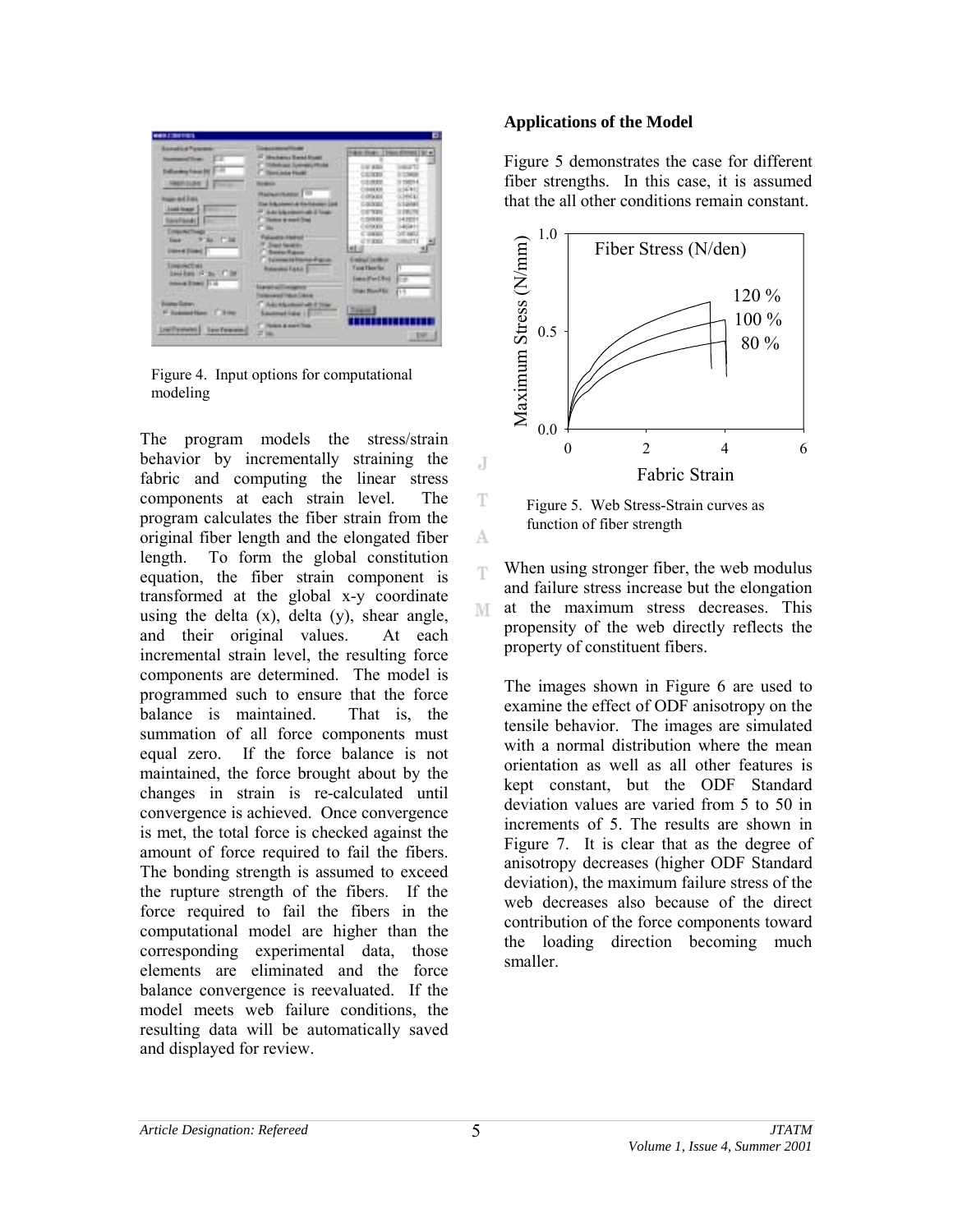

Figure 6. Images with varying degrees of anisotropy



Figure 7. Web Stress-Strain curves as function of Anisotropy.

## **Conclusions**

We have developed a mechanics based model to help understand the behavior of point bonded nonwovens as a function of structural variables. This model appears to have considerable promise in eliminating much of the elaborate experimentation that is currently required in the development of

new products or the improvement of current products and processes.

## **Acknowledgments**

This work was supported by a grant from the Nonwovens Cooperative Research Center (NCRC). Their generous support of this project is gratefully acknowledged.

# **References**

J

T

А

T

- 1. Backer, S., and Petterson, D., "Some Principles of Nonwoven Fabrics", Textile Research Journal, 30, (1960), 704-711.
- 2. Hearle, J.W.S. and Stevenson, P.J., "Studies in Nonwoven Fabrics: Prediction of Tensile Properties", Textile Research Journal, 34, (1964), 181-191
- 3. Takashi, K., and Kunio., M., "Number of fiber to fiber contacts in general fiber assemblies", Textile Research Journal, M 47, (1977), 13-17
	- 4. Britton, P., N., and Sampson, A., J., " Computer simulation of the mechanical properties of nonwoven fabrics, Part1: the method", Textile Research Journal, 53, (1983), 363-368
	- 5. Britton, P., N., and Sampson, A., J., " Computer simulation of the mechanical properties of nonwoven fabrics, Part1: Bond Breaking ", Textile Research Journal, 53, (1983), 1-5
	- 6. Britton, P., N., and Sampson, A., J., " Computer simulation of the mechanical properties of nonwoven fabrics, Part III: Fabric Failure", Textile Research Journal, 54, (1984), 425-428
	- 7. Grindstaff, T.H. and Hansen, S.H., " Computer Model for Predicting Point-Bonded Nonwoven Fabric Strength, Part I", Textile Research Journal, 56, (1986), 425-383-388